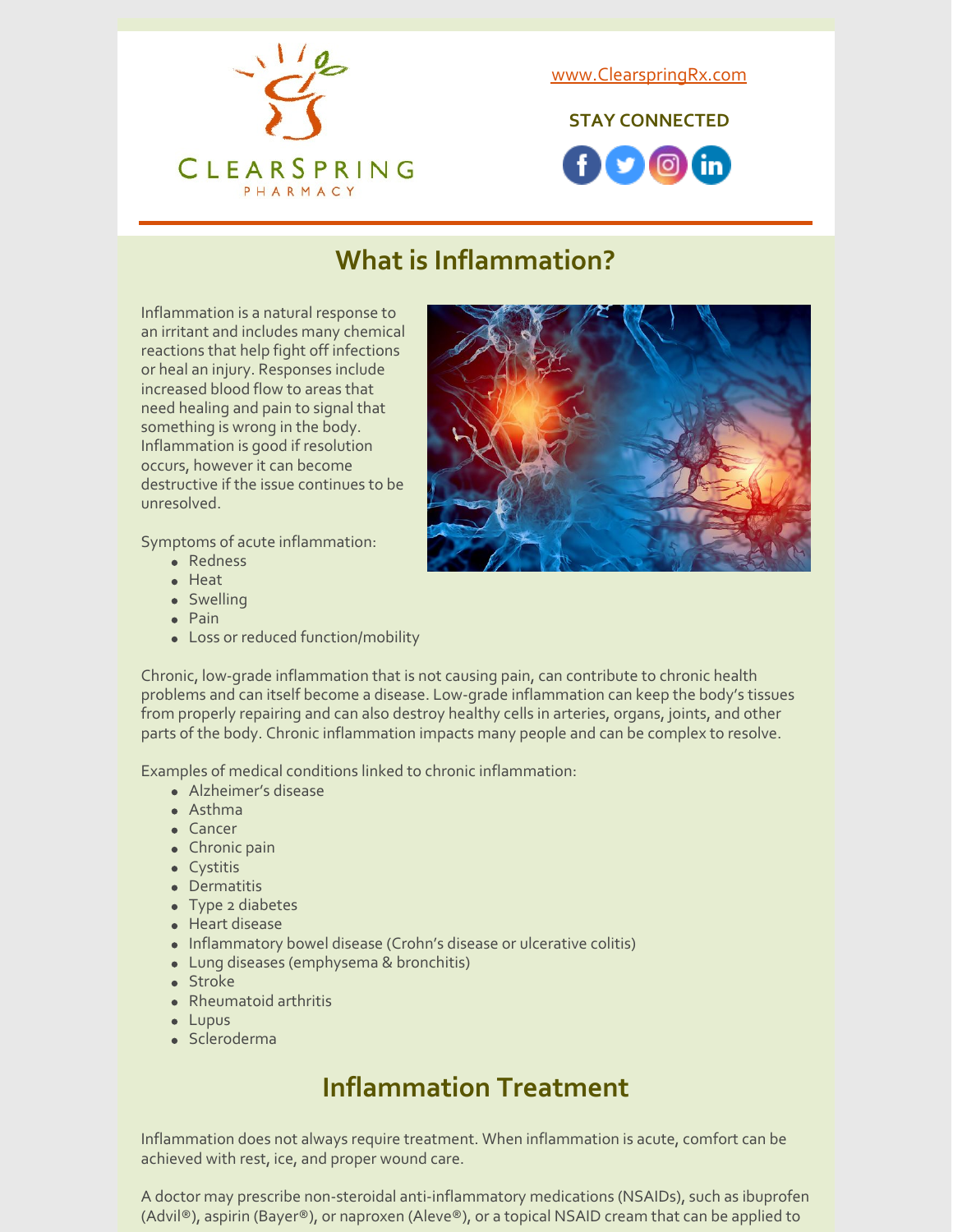a specific location to target the inflammation. These options are not long-term solutions but offer immediate relief. Chronic inflammation requires guidance from health professionals and lifestyle modifications. Our compounding pharmacy has successfully helped individuals find the source of their inflammation and customized solutions to offer relief and resolution.

One promising treatment for chronic inflammation is low-dose naltrexone (LDN). LDN is a muopioid receptor antagonist that inhibits the proliferation of T and B cells and blocks Toll-like receptor 4 which provides an analgesic and anti-inflammatory effect in the body. It has shown promising results in a multitude of inflammatory diseases. <https://pubmed.ncbi.nlm.nih.gov/29377216/>

Certain vitamins (vitamin A, vitamin C, vitamin D) and supplements (zinc, turmeric, resveratrol, bromelain, green tea extract, fish oil/omega-3s) may help reduce inflammation and enhance repair to the body. Healing the gut can also be a key part of treating chronic inflammation. Ask our pharmacist about our professional-grade vitamins and supplements and can help you select the products that will best suit your individual needs.

Long-Term Resolution & Prevention Inflammation

- Achieve and maintain a healthy weight
- Avoid or quit smoking
- Exercise regularly
- Get good quality sleep
- Limit alcohol intake
- Manage physical, mental, and emotional stress
- Eat anti-inflammatory foods
- Oily fish such as mackerel, salmon, or sardines.
- Leafy greens like spinach and kale.
- Olive oil.
- Tomatoes
- Spices such as turmeric, ginger, and garlic

*Ask our pharmacist how we can help you find the root of your health challenges.*

**Visit our website for the latest information about COVID-19 Testing and Vaccinations at ClearSpring Pharmacy.**

**[LEARN](https://clearspringrx.com/covid-19.php) MORE**

### **Have you been laid-off or furloughed due to COVID-19?**

If you are having trouble paying for your cash compounded prescriptions at this time, please speak to one of our professional staff members to find out how we can help you. We do not want you to discontinue or alter your medication regiment due to financial hardship. *We can help!*

#### **Our social media is a great resource for:**

- Up to date information
- Health tips
- Behind the scenes compounding
- Offers
- *And more!*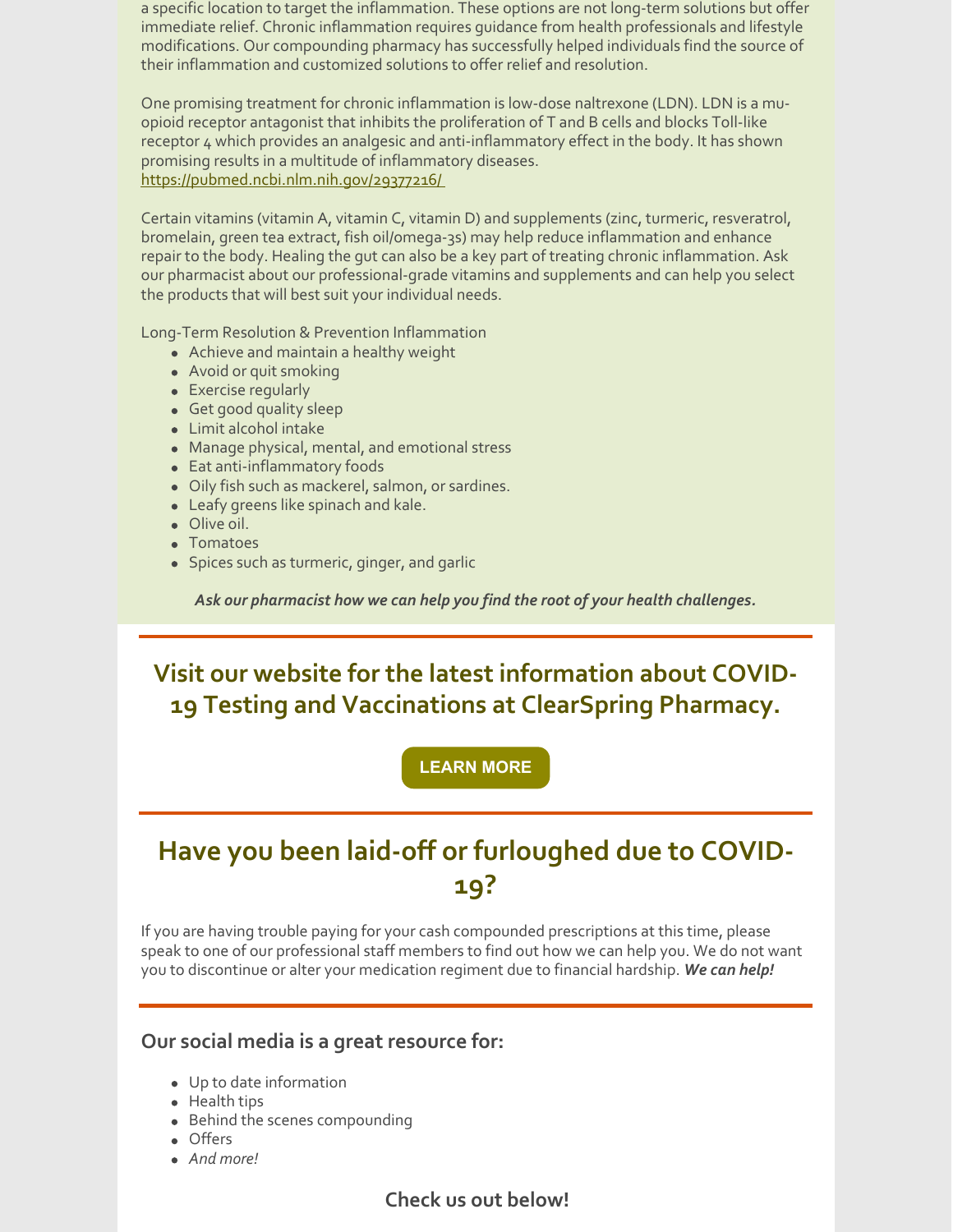



### **Diabetes Self-Management Education and Support (DSMES)**



Only 26.7% of patients diagnosed with diabetes meet targets for *glycemic, blood pressure, or cholesterol control*. Our seminars will give you:

- Evidence-based approach
- Instruction from licensed clinical pharmacists in Colorado
- Diabetes in the workplace consultation
- Shared experiences from other clients with diabetes

**[Learn](https://ucdenver.co1.qualtrics.com/jfe/form/SV_3kLRVHFT83QEVtc) More!**

### **Download our App**

ClearSpring mobileRx app allows you to refill prescriptions on your mobile device at your convenience. You can refill multiple prescriptions on a mobile device by entering your prescription numbers, scanning the barcode on the prescription bottles or using your Patient Profile. [LEARN](https://clearspringrx.com/app.php) MORE





## **Two-Way Text Communication**

At ClearSpring Pharmacy, we now offer two-way text communication where we can communicate conveniently about your prescription, refill status, insurance, etc. Ask your pharmacist for details.